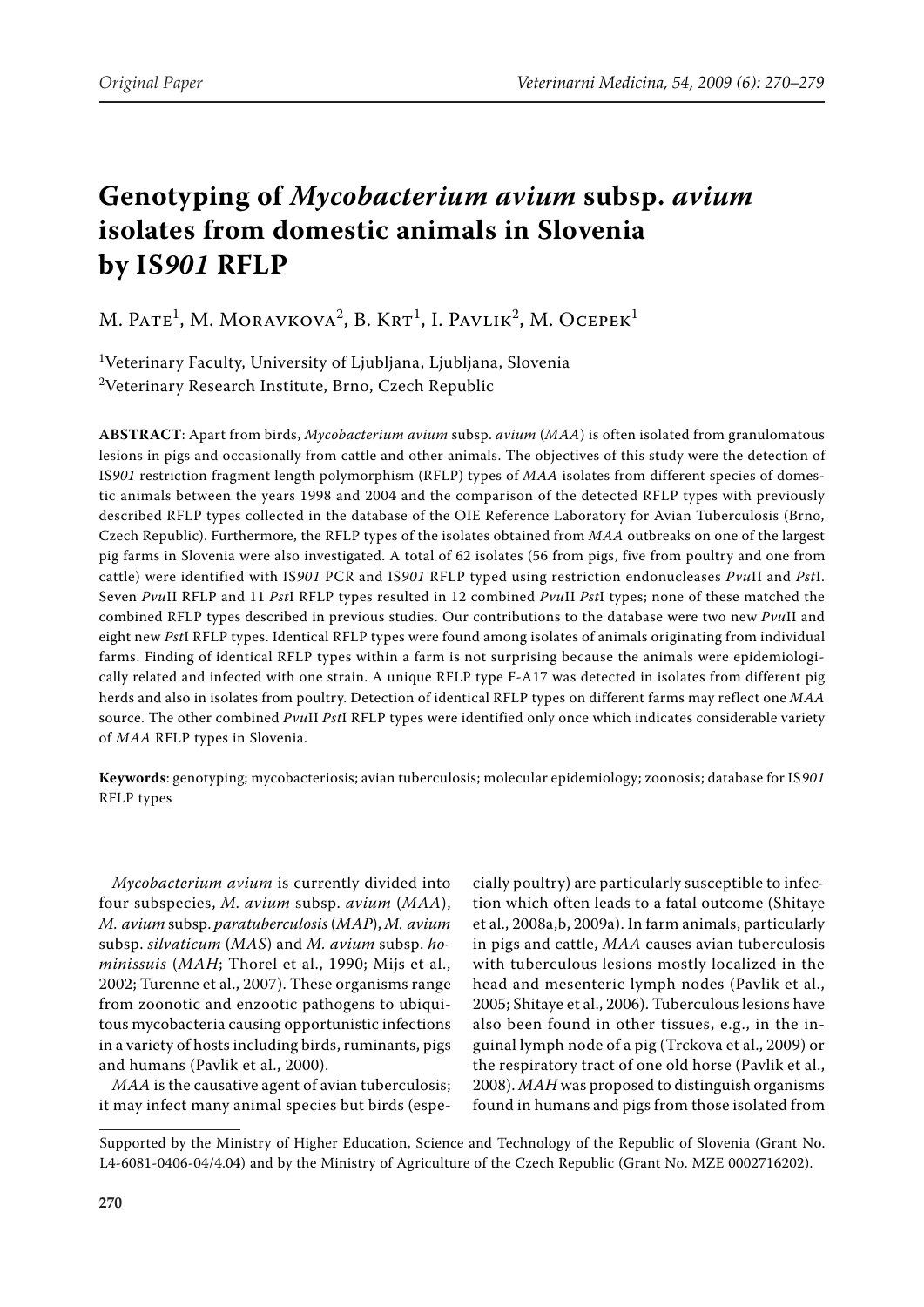birds. Predominantly found in the environment, *MAH* isolates are weakly virulent for birds but are frequently encountered in tuberculous lesions in different animals (especially pigs, occasionally in cattle, deer and other animals) and in humans (Pavlik et al., 2000; Mijs et al., 2002; Shitaye et al., 2006, 2009b; Moravkova et al., 2008).

Complete genome sequences of *MAH* Strain 104 and *MAP* Strain K-10 revealed extensive genomic differences among *M. avium* subspecies. A recently published phylogeny study based on multilocus sequence analysis demonstrated considerable heterogeneity among *MAH* isolates which is not the case for pathogenic subspecies of *M. avium (MAP* and *MAA/MAS)*. This is not surprising considering the opportunities for genetic exchange in diverse environmental habitats in which *MAH* resides (Turenne et al., 2008).

IS*901* RFLP typing is used for the differentiation of *MAA* isolates in spite of its rather limited polymorphism (Ritacco et al., 1998; O'Grady et al., 2000; Dvorska et al., 2003, 2004, 2007; Moravkova et al., 2007; Shitaye et al., 2008a). This is more or less successfully overcome by using a parallel combination of different restriction endonucleases to increase the number of discernable RFLP types. For the past few years, less complex PCRbased mycobacterial interspersed repetitive unitsvariable-number tandem repeat (MIRU-VNTR) typing has been investigated as an alternative tool for genotyping *M. avium* isolates (Bull et al., 2003; Romano et al., 2005; Thibault et al., 2007; Möbius et al., 2008).

In the past years, mycobacteriosis in pigs has been a common occurrence on both large and small farms in Slovenia. The predominant causative agent in the years 1996 and 1997 was *MAH*, regardless of the farm size (Ocepek and Pate, 2000). In the period 2000–2003, *MAH* was isolated most frequently on small farms in contrast to large farms where *MAA* was diagnosed more often (Pate et al., 2004). A total of 13 *MAA* isolates showed three different *Pvu*II IS*901* RFLP types (Moravkova et al., 2007).

The purpose of this study was the detection of IS*901* RFLP types of *MAA* isolates from different species of domestic animals (mainly pigs) in Slovenia between the years 1998 and 2004, and comparison of the detected IS*901* RFLP types with the types described previously. Furthermore, we wanted to characterize the isolates obtained during outbreaks of avian tuberculosis on one of the largest pig farms in Slovenia.

#### **MATERIAL AND METHODS**

#### **Mycobacterial isolates**

A total of 62 *MAA* isolates collected between the years 1998 and 2004 from 16 small pig farms, one large pig farm with two herds, five poultry flocks, one cattle farm and two imported pigs were included in the study (Table 1). The majority of isolates originated from pigs ( $n = 56$ ), five isolates were obtained from poultry and one isolate from cattle. In pigs, the isolates were cultivated from a range of specimens (submandibular, mesenteric and inguinal lymph nodes and liver) in contrast to poultry and cattle specimens, which included only the liver and lungs, respectively. Pig specimens were collected at the slaughterhouses as a result of routine surveillance and tissues with granulomatous changes were sent to the laboratory. Sampling of poultry and cattle tissues was done because the animals showed clinical signs of disease. The geographical origin of the isolates reflects the density of animal husbandry in different parts of Slovenia.

**Cattle isolate**. The cattle isolate, causing pulmonary disease in a cow, originated from a small farm located in the central part of the country, as described previously (Ocepek et al., 2003).

**Pig isolates**. Fifteen isolates were collected from the animals from small pig farms  $(< 1000$  animals) and 39 isolates were obtained from animals originating from one large pig farm ( $\geq 1000$  animals) with two separate herds A and B located in different regions of Slovenia (Table 1). The stock exchange between these two herds was limited to the transfer of young sows from herd A to herd B for reproductive purposes. Animals in both herds were fed with feeding material of the same origin that was later stored separately in piggeries of different herds. In three cases more than one isolate was cultivated from different tissues of individual pigs. In one pig from a large farm, two isolates were obtained, one from submandibular and the other from mesenteric lymph nodes. From the second pig of the same origin, the two isolates were cultivated from submandibular lymph nodes and a pool of mesenteric and inguinal lymph nodes, respectively. The third case originated from one small farm SF10 where three isolates were obtained from a single pig; one from submandibular lymph nodes and the other two from mesenteric lymph nodes and liver, respectively. The remaining two isolates were obtained from two imported pigs (Table 1).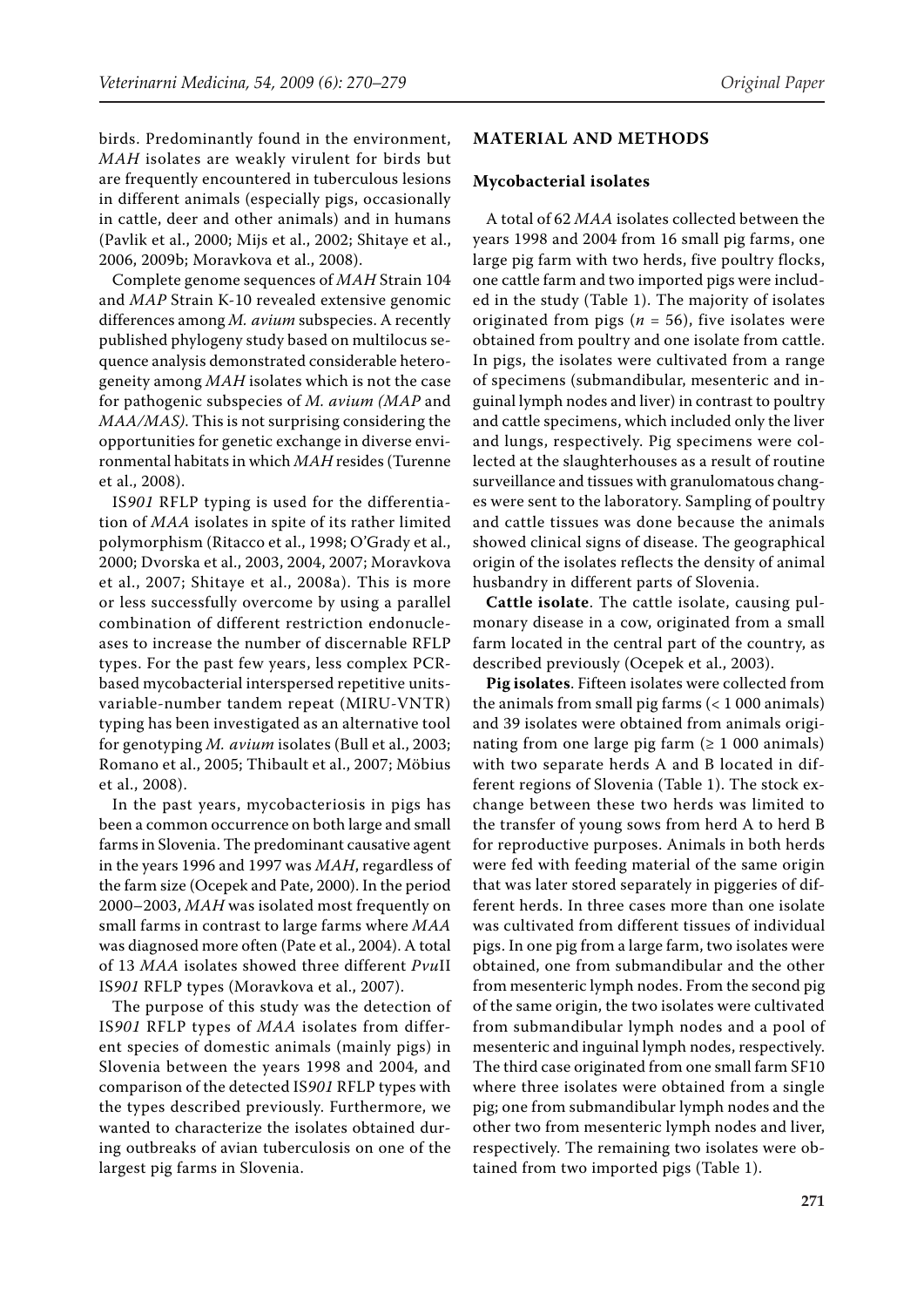| Origin of animals |                                  |                           |                                  | Isolate origin   |                  |                 |            | Number of      |              |                   |
|-------------------|----------------------------------|---------------------------|----------------------------------|------------------|------------------|-----------------|------------|----------------|--------------|-------------------|
| Farm              | region                           |                           |                                  | animals          |                  |                 |            |                |              | Year of isolation |
|                   | $\,$ central                     | $\operatorname{\sf east}$ | south-east                       | $\mbox{cattle}$  | pigs             | poultry         | tissue     | animals        | isolates     |                   |
| SF1               | $\begin{array}{c} + \end{array}$ |                           |                                  | $\boldsymbol{+}$ |                  |                 | lungs      | $\,1$          | $\mathbf 1$  | 2000              |
| SF <sub>2</sub>   |                                  | $\boldsymbol{+}$          |                                  |                  | $\boldsymbol{+}$ |                 | LN         | $\mathbf{1}$   | $1\,$        | 2000              |
| SF <sub>3</sub>   |                                  | $^{+}$                    |                                  |                  | $^{+}$           |                 | LN         | $\mathbf{1}$   | $\mathbf{1}$ | 2000              |
| SF <sub>4</sub>   |                                  |                           | $\begin{array}{c} + \end{array}$ |                  |                  | $^{+}$          | liver      | $\mathbf{1}$   | $1\,$        | 2000              |
| SF <sub>5</sub>   |                                  |                           | $\boldsymbol{+}$                 |                  |                  | $^{+}$          | liver      | $\mathbf{1}$   | $\mathbf{1}$ | 2000              |
| SF <sub>6</sub>   |                                  | $\boldsymbol{+}$          |                                  |                  | $\, +$           |                 | LN         | $\mathbf{1}$   | $\mathbf{1}$ | 2001              |
| SF7               |                                  |                           | $\boldsymbol{+}$                 |                  |                  | $+$             | liver      | $\,1$          | $\,1\,$      | 2001              |
| ${\rm S}{\rm F}8$ |                                  | $\boldsymbol{+}$          |                                  |                  | $^{+}$           |                 | $\rm LN$   | $\mathbf{1}$   | $\mathbf{1}$ | 2001              |
| SF9               |                                  |                           | $\boldsymbol{+}$                 |                  |                  | $^{\mathrm{+}}$ | liver      | $\mathbf{1}$   | $\mathbf{1}$ | 2002              |
| ${\rm SF10}$      |                                  | $\boldsymbol{+}$          |                                  |                  | $\, +$           |                 | LN, liver  | $\overline{4}$ | $\sqrt{6}$   | 2004              |
| <b>SF11</b>       |                                  |                           | $\boldsymbol{+}$                 |                  |                  | $^{+}$          | liver      | $\mathbf{1}$   | $\,1\,$      | 2001              |
| SF12              |                                  | $^{+}$                    |                                  |                  | $^{+}$           |                 | LN         | $\mathbf{1}$   | $\mathbf{1}$ | 2001              |
| SF13              |                                  | $+$                       |                                  |                  | $\, +$           |                 | LN         | $\mathbf{1}$   | $\,1\,$      | 1999              |
| ${\rm SF14}$      |                                  | $\boldsymbol{+}$          |                                  |                  | $\, +$           |                 | LN         | $\,1\,$        | $\mathbf{1}$ | 1999              |
| SF15              |                                  | $+$                       |                                  |                  | $+$              |                 | $\rm LN$   | $\,1$          | $\mathbf{1}$ | 1999              |
| SF16              |                                  |                           | $\boldsymbol{+}$                 |                  | $\, +$           |                 | ${\rm LN}$ | $\,1\,$        | $\mathbf{1}$ | 1999              |
| $LF1-A$           |                                  |                           |                                  |                  | $+$ *            |                 | LN, liver  | $21\,$         | 23           | 1998, 2001-2003   |
| $LF1-B$           |                                  |                           | $\boldsymbol{+}$                 |                  | $+^*$            |                 | LN         | 16             | 16           | 2001, 2003        |
| $\rm{I}1$         |                                  | $\boldsymbol{+}$          |                                  |                  | $\boldsymbol{+}$ |                 | LN         | $1\,$          | $\,1\,$      | 2003              |
| $I2$              |                                  | $\boldsymbol{+}$          |                                  |                  | $\, +$           |                 | ${\rm LN}$ | $\mathbf{1}$   | $\,1\,$      | 1998              |
| Total             | $\sqrt{2}$                       | $11\,$                    | $\sqrt{ }$                       | $\mathbf{1}$     | $13^{\ast}$      | $\sqrt{5}$      | 3 tissues  | 58             | 62           | 7-year period     |

| Table 1. Origin of 62 <i>Mycobacterium avium</i> subsp. <i>avium</i> isolates investigated with IS901 RFLP in Slovenia |  |  |
|------------------------------------------------------------------------------------------------------------------------|--|--|
|------------------------------------------------------------------------------------------------------------------------|--|--|

 $SF = small farm (< 1 000 animals); LF = large farm (> 1 000 animals); I = imported animal; LN = lymph nodes; A = herd A;$  $B = \text{herd } B$ ; \*large pig farm LF1 with two herds A and B is considered as only one farm

**Poultry isolates**. Poultry isolates originated from five extensively bred flocks. No data on possible epidemiological connections among the flocks were available.

by electrophoresis on 2% agarose gels and detected by ethidium bromide staining.

## **RFLP analysis**

## **Identification of the isolates**

Isolates were cultured on Löwenstein-Jensen, Stonebrink and Middlebrook 7H10 media and identified with IS*901* PCR using primers IS*901*-1 (5'-GCA ACG GTT GTT GCT TGA AA-3') and IS*901*-2 (5'-TGA TAC GGC CGG AAT CGC GT-3') described previously (Kunze et al., 1992). Amplification products of 1108 bp were analysed

The method was performed according to previously published parameters (van Soolingen et al., 2002; Dvorska et al., 2003) with slight modifications. Bacterial cultures were resuspended in Tris-EDTA (TE) buffer. Cells were lysed with lysozyme, sodium dodecyl sulphate (SDS) and proteinase K. Cell wall debris, denatured proteins and polysaccharides were complexed to cetyltrimethylammonium bromide (CTAB) and removed by centrifugation.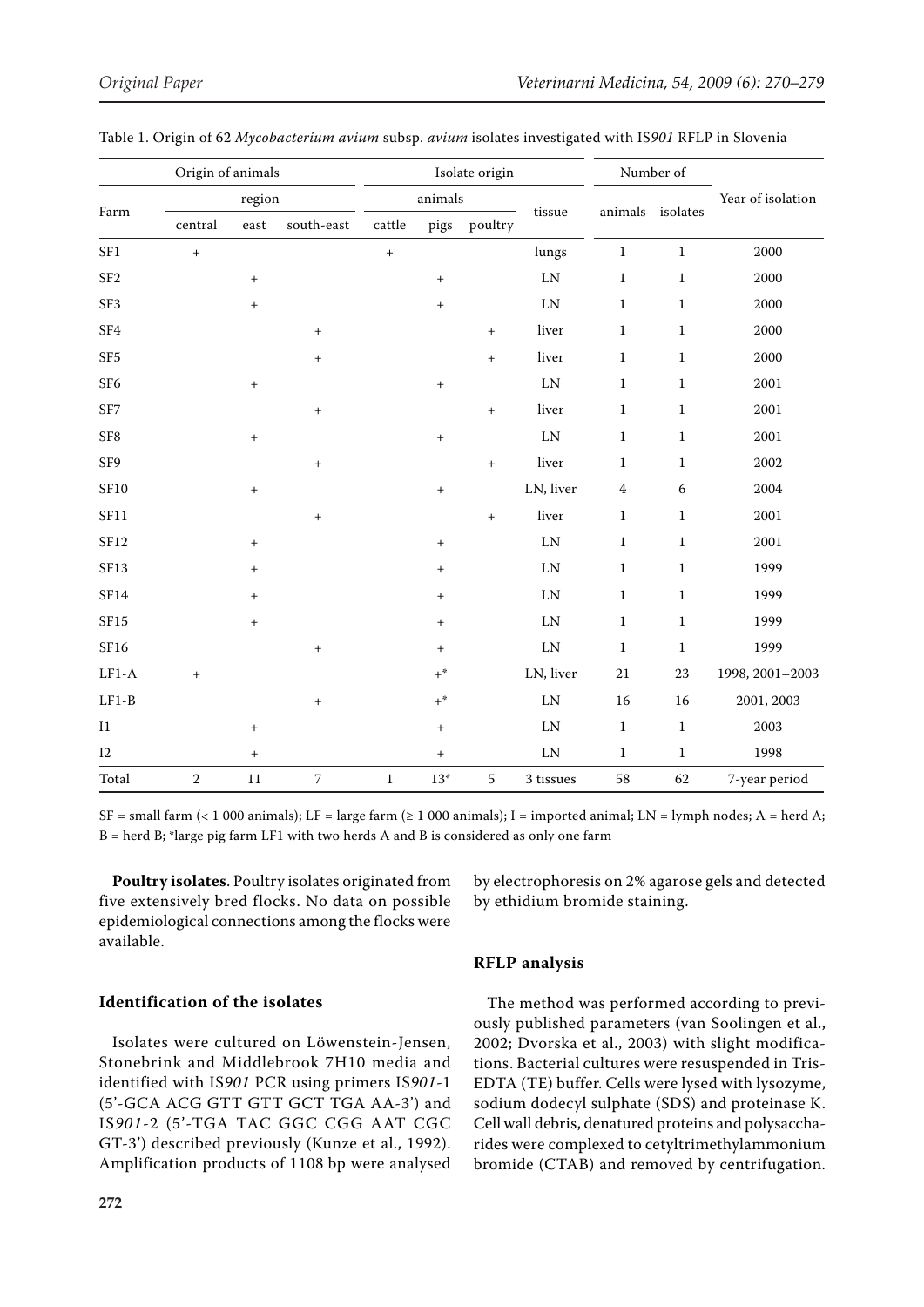

Figure 1. IS*901* RFLP types discovered in 62 *Mycobacterium avium* subsp. *avium* isolates in this study: *Pvu*II RFLP types Q to F and *Pst*I RFLP types A4 to A22. New RFLP types are in bold. RFLP types are designated according to Dvorska et al. (2003; VRI designation system). Reference *Mycobacterium avium* subsp. *avium* strain R13 showed the *Pvu*II *Pst*I RFLP type F-A22

DNA was extracted with chloroform/isoamylalcohol, precipitated with isopropanol and dissolved in TE buffer. The DNA concentration was evaluated semiquantitatively by visual comparison with standards after electrophoresis on a 0.8% agarose gel. DNA was then digested in parallel by the restriction endonucleases *Pvu*II (Sigma Aldrich, Saint Louis, MO, USA) and *Pst*I (Promega, Madison, Wi, USA). DNA fragments were separated by electrophoresis (50 V, overnight) in 0.8% agarose gels and then vacuum blotted (Biometra, Göttingen, Germany) onto nylon membranes (Hybond-N+, Amersham Biosciences, Buckinghamshire, UK).

The hybridisation probe consisted of a 1 108 bp PCR product, amplified using previously described prim-

ers (Kunze et al., 1992), purified using a QIAquick Gel Extraction Kit (Qiagen, Hilden, Germany) and labelled using the ECL direct nucleic acid labelling and detection system (Amersham Biosciences, Buckinghamshire, UK). The membranes were hybridised at 42°C overnight. RFLP types obtained on an ECL Hyperfilm (Amersham Biosciences, Buckinghamshire, UK) were scanned (Model GS-700 Imaging Densitometer, BioRad, Hercules, CA, USA) and analysed by the BioNumerics software version 4.0 (Applied Maths, Sint-Martens-Latem, Belgium). Reference *MAA* Strain R13 was used for band normalisation. Dendrograms with 1.2% tolerance were created using a UPGM (Dice coefficient) algorithm generated by BioNumerics software.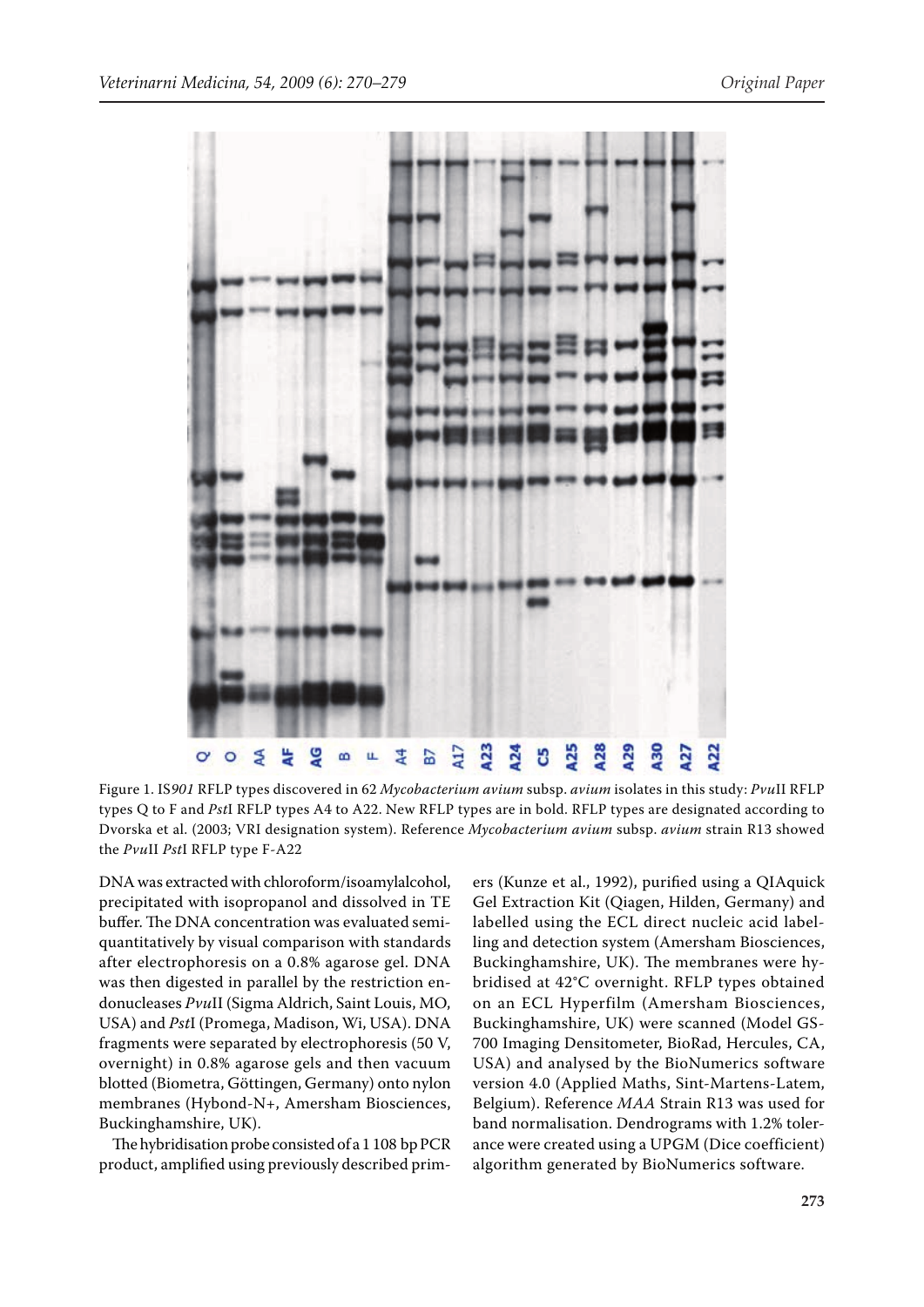## **Designation of RFLP types**

The RFLP types described herein were designated according to the extensive IS*901* RFLP-based study of *MAA* isolates performed by Dvorska et al. (2003) who described 25 *Pvu*II (designated alphabetically from A to Y), 25 *Pst*I (designated as A1-16, B1-2, C1-3, D1 and L1-3) and 52 combined *Pvu*II *Pst*I RFLP types. Since then, several additional RFLP types have been discovered and collected in a database at the Veterinary Research Institute (VRI), Brno (Czech Republic), but have not yet been published. This database includes IS*901* RFLP types of *MAA* isolates originating from some central European countries. Therefore, our results, based on the visual comparison of our RFLP types with the previously described RFLP types, were sent to the VRI in order to check them, to update the collection and to name new RFLP types. The nomenclature of the RFLP types is thus in concordance with the nomenclature established and used at the VRI.

# **RESULTS**

## **Detected IS***901* **RFLP types**

All 62 isolates were successfully digested with restriction endonuclease *Pvu*II and seven distinct RFLP types with up to 11 bands were observed showing an average similarity of 83% (Figures 1 and 2A).

Typing with restriction endonuclease *Pst*I was successfully accomplished in 52 (83.9%) isolates, resulting in 11 distinct *Pst*I RFLP types, which in general consisted of more bands (up to 14) than *Pvu*II RFLP types and expressed an average similarity of 75.9% (Figures 1 and 2B). Digestion with restriction endonuclease *Pst*I was found to be rather problematic, especially for the cultures grown on Middlebrook 7H10 medium. In order to obtain interpretable digestion results it was sometimes necessary to subculture the isolate and to repeat the DNA extraction and digestion (data not shown).

A combination of the *Pvu*II *Pst*I RFLP types obtained by the parallel digestion of the samples with restriction endonucleases *Pvu*II and *Pst*I resulted in 12 *Pvu*II *Pst*I RFLP types Q-A4, Q-A27, O-B7, F-A17, F-A29, B-C5, B-A28, AG-A24, AF-A23, AF-A25, AA-A17 and AA-A30. In 10 isolates with *Pvu*II RFLP types AA, F and O, the digestion with restriction endonuclease *Pst*I failed (Table 2).

Inside one large pig farm with two individual herds (LF1-A and LF1-B) and in one small pig farm (SF10) isolates with identical RFLP types O-B7, AA-A17 and B-C5 were found, respectively. RFLP type F-A17 was detected in single isolates from different small pig farms and in one poultry flock; the other RFLP types were unique (Table 2).

Isolates collected from different tissues of a single animal shared identical RFLP types. Four isolates of two pigs from large farm LF1-A showed RFLP type O-B7 while three isolates of a pig from small farm SF10 shared RFLP type B-C5 (Table 2).

Regarding geographical origin, isolates with identical and different RFLP types were found within individual regions. In the central region, including one cattle farm and herd A from a large pig farm, different RFLP types were detected. The same applies for the south-eastern region where five poultry flocks and one small pig farm were located. In the eastern region, in which the highest number of (exclusively pig) farms were investigated, both identical and different RFLP types were observed (Tables 1 and 2).

# **Comparison of detected RFLP types with the VRI database patterns**

Five *Pvu*II RFLP types AA, B, F, O and Q matched previously discovered RFLP types while two *Pvu*II RFLP types AF and AG have never been submitted to the VRI database before. Three *Pst*I RFLP types A4, A17 and B7 matched previously discovered RFLP types collected in the VRI database while eight *Pst*I RFLP types A23, A24, A25, A27, A28, A29, A30 and C5 were found to be new. None of *Pvu*II *Pst*I RFLP types described herein matched the combined RFLP types found in the studies of Dvorska et al. (2003, 2004, 2007). Among *MAA* isolates from Slovenia genotyped by Moravkova et al. (2007), one isolate was of *Pvu*II RFLP type M that was not found in the present study, while the remaining investigated isolates expressed *Pvu*II RFLP types O and AA that were detected also in this study.

## **Epidemiological results**

Isolates with *Pvu*II RFLP types O and AA were found on the farm with the outbreaks of avian tuberculosis. RFLP type O was found in 23 isolates from pigs originating from herd A of a large farm located in the central part of the country, while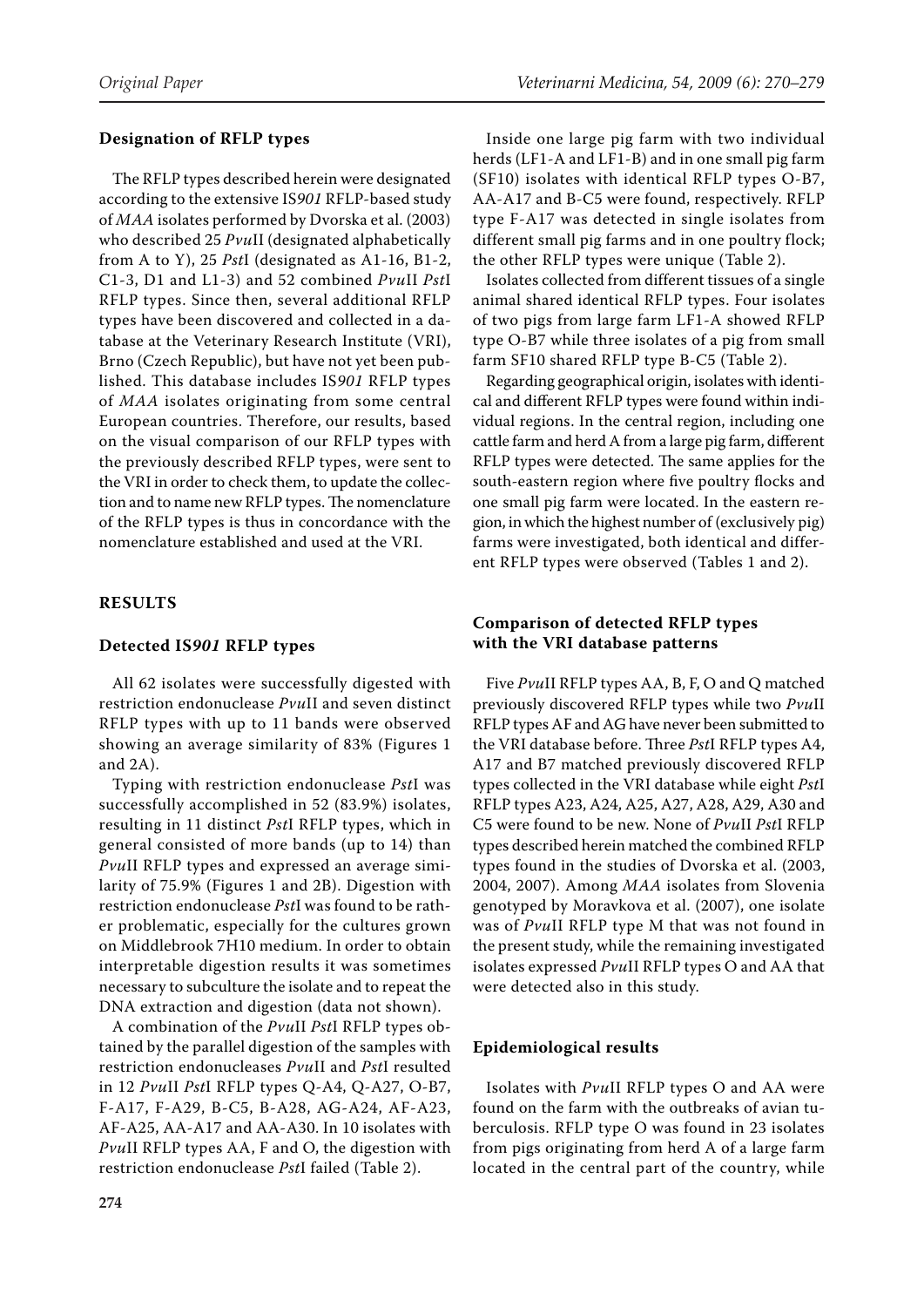

Figure 2. A = dendrogram of *Pvu*II IS*901* RFLP types of *M. avium* subsp. *avium* isolates; B = dendrogram of *Pst*I IS*901* RFLP types of *M. avium* subsp. *avium* isolates

RFLP type AA was found in 17 isolates from pigs originating from herd B of the same farm, located in the south-eastern part of the country. All isolates with *Pvu*II RFLP type O exhibited the same *Pst*I RFLP type B7. The same applies for RFLP type AA, which had *Pst*I RFLP type A17 with the exception of one *Pst*I RFLP type A30. *Pst*I RFLP types could not be determined for four isolates (one *Pvu*II RFLP type AA and three *Pvu*II RFLP types O). The same RFLP types were detected in individual herds at different time periods (Table 2).

## **DISCUSSION**

Mycobacteriosis in pigs is a common occurrence. Even though the first IS-based studies of *M. avium* isolates reported no IS*901*+ strains in pigs (Bono et al., 1995; Nishimori et al., 1995), anyhow these animals are susceptible to infection with both *MAA* and *MAH*. The prevalence seems to be correlated with the presence of certain subspecies in the environment. Later studies (Ahrens et al., 1995; Thegerström et al., 2005) reported almost equal proportions of *MAA* isolates from investigated pigs (50% and 46%, respectively). In Slovenia, *MAA* in pigs was determined to have a 38% prevalence during the years 1996–1997 (Ocepek and Pate, 2000) and one of 33.8% in the period 2000–2003 (Pate et al., 2004).

Selection of the same restriction endonucleases that have been used in the most extensive study on *MAA* genotyping by IS*901* RFLP published so far (Dvorska et al., 2003) enabled us to achieve comparable results. Despite being rather problematic, digestion with *Pst*I revealed a number of new RFLP types and this contributed to a greater diversity of RFLP types. *Pst*I RFLP types of our isolates were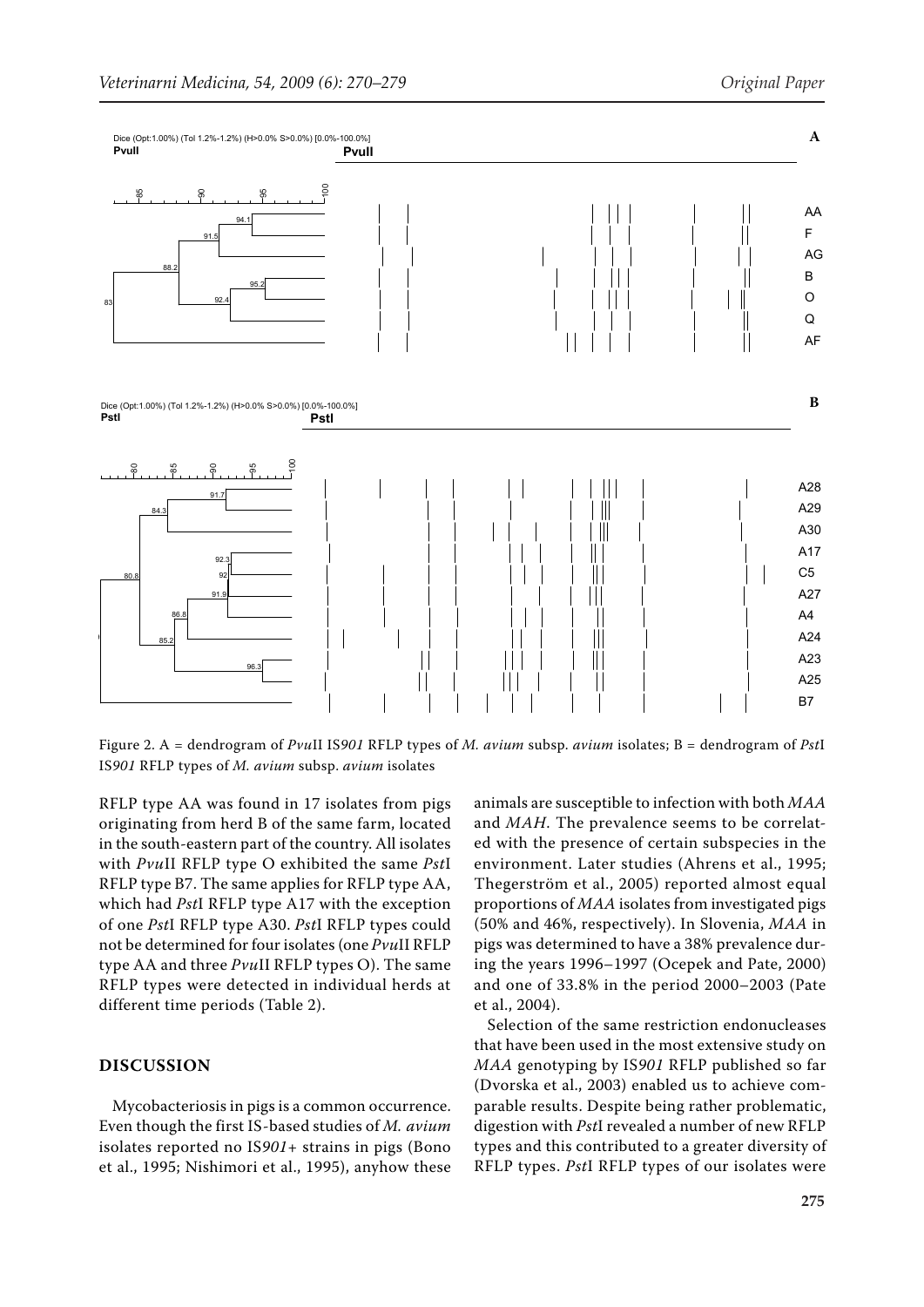| RFLP type <sup>a</sup> |            |                  | Origin and number of isolates |                  |                 |                           |  |
|------------------------|------------|------------------|-------------------------------|------------------|-----------------|---------------------------|--|
| $P\nu u$ II            | PstI       | cattle           | pigs                          | poultry          | total           | Farmb                     |  |
| ${\rm AA}$             | nd         | $\boldsymbol{0}$ | $\mathbf 1$                   | $\,1\,$          | $\sqrt{2}$      | LF1-B, SF7                |  |
| ${\rm AA}$             | $\rm A17$  | $\mathbf{0}$     | 14                            | $\mathbf{0}$     | 14              | $LF1-B$                   |  |
| ${\rm AA}$             | A30        | $\boldsymbol{0}$ | $\mathbf{1}$                  | $\boldsymbol{0}$ | $\mathbf{1}$    | $LF1-B$                   |  |
| $\rm AF$               | A23        | $\boldsymbol{0}$ | $\mathbf{1}$                  | $\boldsymbol{0}$ | $\mathbf{1}$    | SF <sub>3</sub>           |  |
| $\rm AF$               | $\rm A25$  | $\boldsymbol{0}$ | $\mathbf{1}$                  | $\boldsymbol{0}$ | $\mathbf{1}$    | SF8                       |  |
| $\mathbf{AG}$          | A24        | $\boldsymbol{0}$ | $\mathbf{1}$                  | $\boldsymbol{0}$ | $1\,$           | SF <sub>2</sub>           |  |
| B                      | A28        | $\boldsymbol{0}$ | $\mathbf{1}$                  | $\boldsymbol{0}$ | $\mathbf{1}$    | 12                        |  |
| B                      | C5         | $\boldsymbol{0}$ | 6                             | $\boldsymbol{0}$ | $6^{\rm c}$     | ${\rm SF10}$              |  |
| F                      | nd         | $\boldsymbol{0}$ | 3                             | $\,2$            | $\mathbf 5$     | SF5, SF6, SF9, SF15, SF16 |  |
| F                      | $\rm A17$  | $\mathbf{0}$     | 3                             | $\mathbf{1}$     | 4               | SF4, SF12, SF13, SF14     |  |
| F                      | A29        | $\mathbf{0}$     | $\mathbf{0}$                  | $\mathbf{1}$     | $\mathbf{1}$    | SF11                      |  |
| $\mathcal O$           | nd         | $\mathbf{0}$     | 3                             | $\mathbf{0}$     | 3               | $LF1-A$                   |  |
| $\mathcal{O}$          | B7         | $\mathbf{0}$     | 20                            | $\boldsymbol{0}$ | 20 <sup>d</sup> | $LF1-A$                   |  |
| ${\bf Q}$              | ${\bf A4}$ | $\boldsymbol{0}$ | $\mathbf 1$                   | $\boldsymbol{0}$ | $1\,$           | $\rm I1$                  |  |
| Q                      | $\rm A27$  | $\mathbf{1}$     | $\mathbf{0}$                  | $\mathbf{0}$     | $\mathbf{1}$    | SF1                       |  |
| Total                  |            |                  |                               |                  |                 |                           |  |
| $\overline{7}$         | 11         | $\mathbf{1}$     | 56                            | 5                | 62              | 19                        |  |

Table 2. *Pvu*II *Pst*I IS*901* RFLP types of *Mycobacterium avium* subsp. *avium* isolates from domestic animals in Slovenia

nd = not detected due to failed digestion with restriction endonuclease *Pst*I

a nomenclature of the profiles is in concordance with the nomenclature established and used at Veterinary Research Institute Brno, Czech Republic (Dvorska et al., 2003)

<sup>b</sup>farm origin: see in Table 1

c the sum includes three isolates from different tissues of a single animal

d the sum includes four isolates from two different tissues of two individual animals (from each animal two isolates from two different tissues were obtained)

mostly regarded as new as they were not found in the VRI database (Figure 1; Dvorska et al., 2003).

Pig isolates from the small farms exhibited a certain range of genetic diversity as a different *Pvu*II *Pst*I RFLP type was detected on almost each farm. The majority of investigated isolates originated from the eastern part of Slovenia, which reflects the highest number of piggeries in this region. Different RFLP types discovered in the same region suggest the existence of several *MAA* reservoirs. Only isolates with *Pvu*II RFLP type F were detected on more small farms. The same situation was observed in the studies of Dvorska et al. (2003, 2004, 2007) and Moravkova et al. (2007) when RFLP type F was detected in birds, cattle and pigs from different areas and countries.

Isolates from poultry flocks mostly had the same *Pvu*II RFLP type F with the exception of one isolate from flock SF7 which shared the RFLP type AA with a number of pig isolates. *Pst*I digestion succeeded in only two cases, resulting in two combined RFLP types: RFLP type F-A29 was unique in our collection while RFLP type F-A17 was discovered also in pig isolates (Table 2). The occurrence of identical RFLP types in different animal species may indicate a transmission of the bacteria. However, an epidemiological link would be needed to prove it in our case. Previously it has been suggested that, especially in the case of small farms with extensive breeding systems, the co-existence of different domestic animals plays a role in the transmission of *MAA* from wild birds to poultry and other species, e.g., pigs (Ocepek, 1996). Regarding the geographical origin of the poultry isolates, it may be concluded that in the south-eastern region of Slovenia avian tuberculosis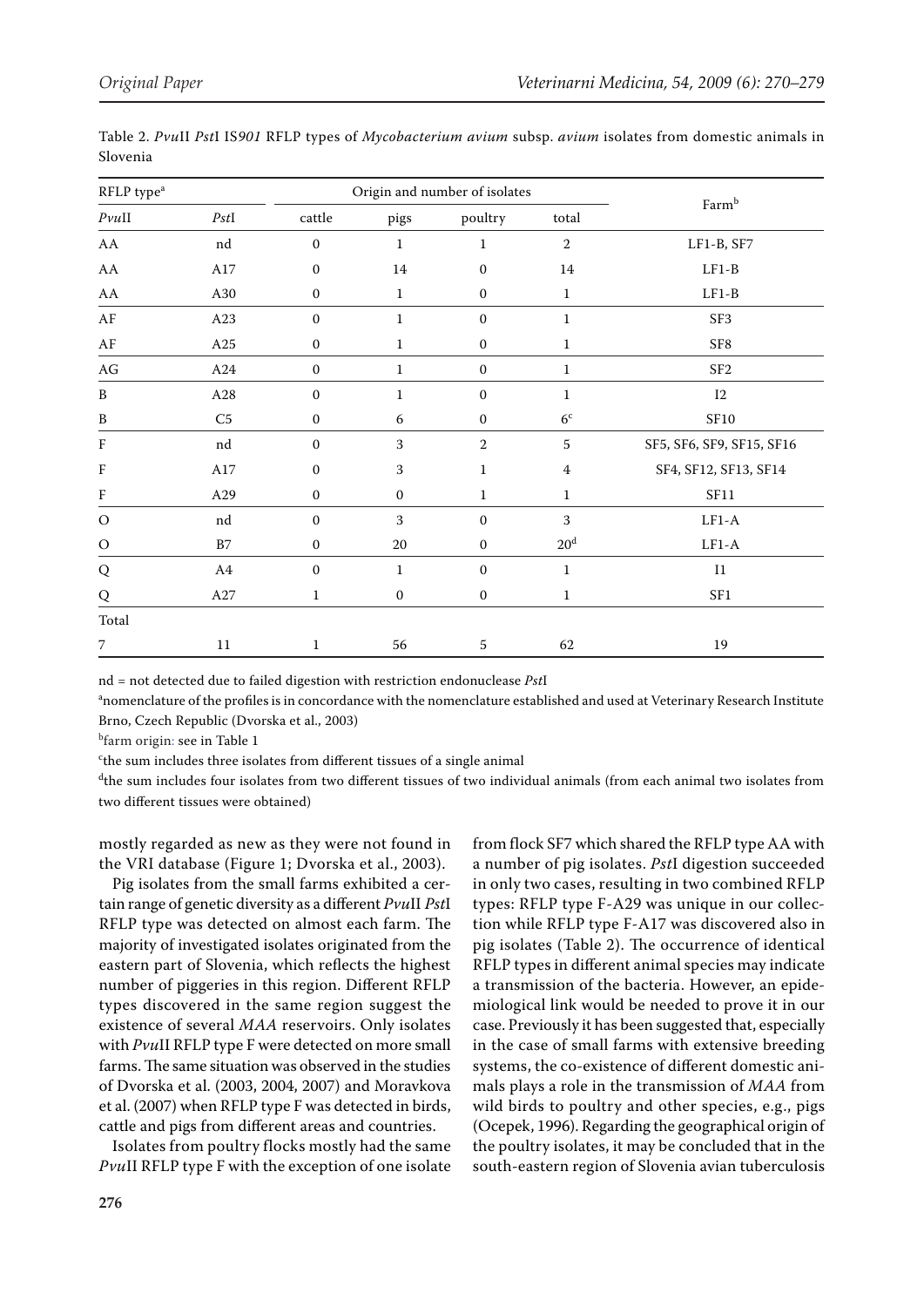was diagnosed in poultry flocks, especially during the period 2000–2002 (Table 1). We have not found the explanation for this situation.

*Pvu*II RFLP type Q of the cattle isolate matched the RFLP type of the isolate I1 from one pig imported from a neighbouring country, but they did not share the same *Pst*I RFLP type: the isolate from the cow was of RFLP type Q-A27 and the isolate from the imported pig was of RFLP type Q-A4 (Tables 1 and 2). This case clearly demonstrates the advantages of parallel digestion by both restriction endonucleases in terms of increasing the discriminatory power (Dvorska et al., 2003).

Investigation of different tissues from a single animal revealed isolates with identical RFLP types. This is not surprising, considering that *MAA* is a professional pathogen. In contrast, investigation of *MAH* infections more often results in cultivation of different isolates from one animal (polyclonal infection) as a consequence of a wide spectre of *MAH* isolates present in the environment (Pate et al., 2008).

The retrospective investigation of *MAA* outbreaks on one of the largest pig farms (with geographically separated herds A and B) in Slovenia revealed that the animals affected in individual herds were infected with isolates of different RFLP types (RFLP type O-B7 in herd A and RFLP types AA-A17 and AA-A30 in herd B), which suggests different sources of infection. However, there was one exception in herd B, where one isolate differed in the *Pst*I RFLP type A30 from the other 14 isolates of *Pst*I RFLP type A17 (Table 2 and Figure 2B). This one band difference could be caused by a transposition or change in restriction sites.

Both pig herds A and B could have been infected by free-living birds or through feed contaminated by bird droppings during storage. However, the infection could have been acquired also through contaminated bedding material. As possible environmental sources were not investigated for the presence of mycobacteria because of the retrospective nature of the study, we can only speculate about the source of infection. The occurrence of isolates with identical RFLP types in the years prior to the outbreaks may be explained by the persistence of these RFLP types in the farm environment.

Considering the small number of investigated epidemiologically unrelated isolates, this study revealed a considerable variety of RFLP types as the majority of detected RFLP types were unique. Analysis of more isolates of different origin would most probably add to the heterogeneity of IS*901*

RFLP types. This is supported also by the results of previous genotyping studies of animal *MAA* isolates in Slovenia (Ocepek et al., 1998; Moravkova et al., 2007) which demonstrated some *Pvu*II IS*901* RFLP types not detected in the current study.

Finally, we would like to encourage the establishment of an international computerized database of *MAA* RFLP types. Computer-assisted analysis would undoubtedly facilitate comparison and reduce the risk of misidentification of new RFLP types. In addition, a database containing RFLP types of isolates from different sources and geographical regions would facilitate the development of a global prospective on the epidemiology of *MAA* infections.

## **Acknowledgements**

We express our gratitude to Milojka Setina from University of Ljubljana for providing technical assistance, Milan Bartos from Veterinary Research Institute in Brno for several helpful suggestions and Catherine Murdoch and Neysan Donnelly (Aberdeen University, United Kingdom) for grammatical corrections of the manuscript.

## **REFERENCES**

- Ahrens P., Giese S. B., Klausen J., Inglis N. F. (1995): Two markers, IS*901*–IS*902* and p40, identified by PCR and by using monoclonal antibodies in *Mycobacterium avium* strains. Journal of Clinical Microbiology, 33, 1049–1053.
- Bono M., Jemmi T., Bernasconi C., Burki D., Telenti A., Bodmer T. (1995): Genotypic characterization of *Mycobacterium avium* strains recovered from animals and their comparison to human strains. Applied and Environmental Microbiology, 61, 371–373.
- Bull T.J., Sidi-Boumedine K., McMinn E.J., Stevenson K., Pickup R., Hermon-Taylor J. (2003): Mycobacterial interspersed repetitive units (MIRU) differentiate *Mycobacterium avium* subspecies *paratuberculosis* from other species of the *Mycobacterium avium* complex. Molecular and Cellular Probes, 17, 157–164.
- Dvorska L., Bull T.J., Bartos M., Matlova L., Svastova P., Weston R.T., Kintr J., Parmova I., van Soolingen D., Pavlik I. (2003): A standardised restriction length polymorphism (RFLP) method for typing *Mycobacterium avium* isolates links IS*901* with virulence for birds. Journal of Microbiological Methods, 52, 11–27.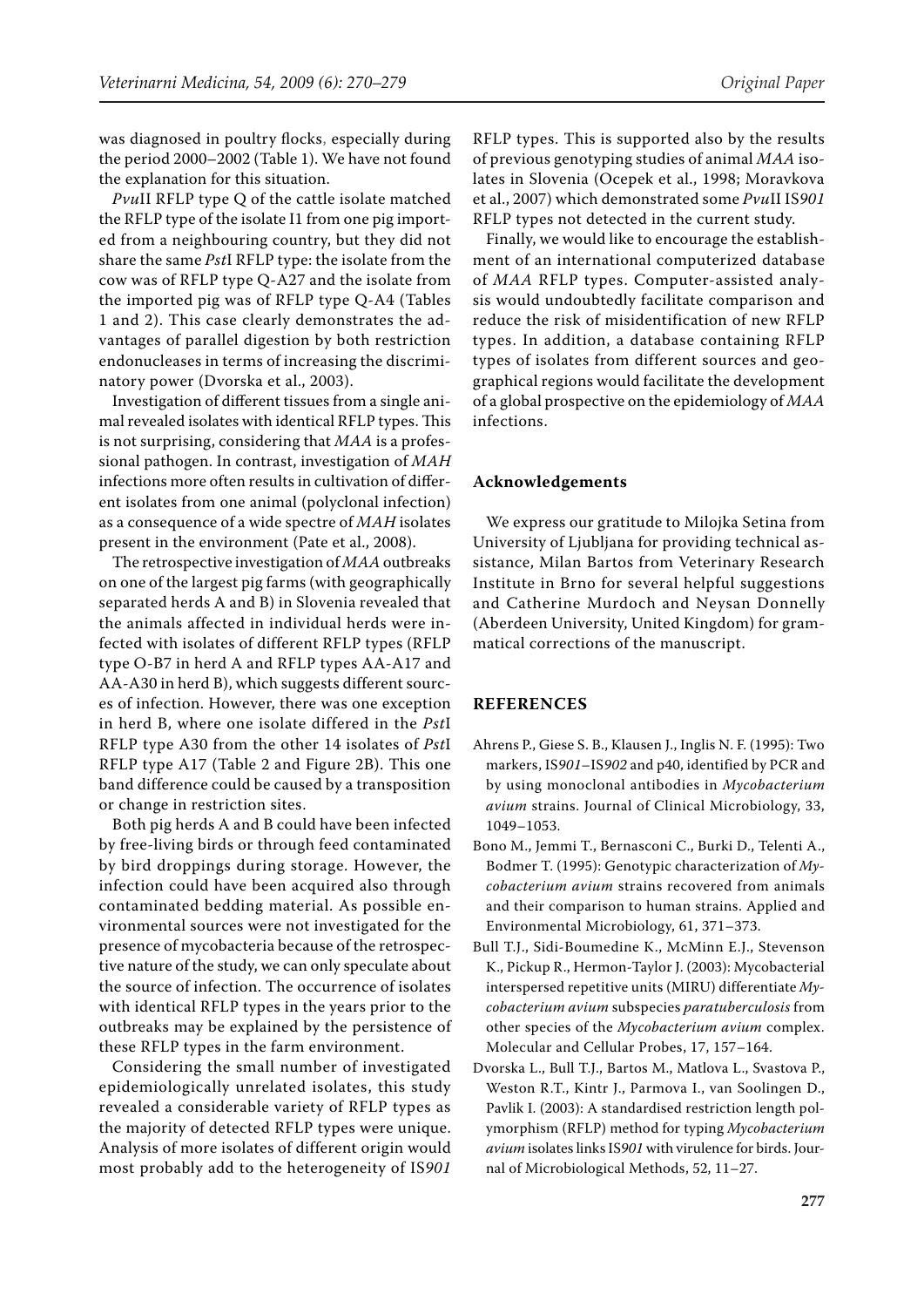- Dvorska L., Matlova L., Bartos M., Parmova I., Bartl J., Svastova P., Bull T.J., Pavlik I. (2004): Study of *Mycobacterium avium* complex strains isolated from cattle in the Czech Republic between 1996 and 2000. Veterinary Microbiology, 99, 239–250.
- Dvorska L., Matlova L., Ayele W.Y., Fischer O.A., Amemori T., Weston R.T., Alvarez J., Beran V., Moravkova M., Pavlik I. (2007): Avian tuberculosis in naturally infected captive water birds of the Ardeideae and Threskiornithidae families studied by serotyping, IS*901* RFLP typing, and virulence for poultry. Veterinary Microbiology, 119, 366–374.
- Kunze Z.M., Portaels F., McFadden J.J. (1992): Biologically distinct subtypes of *Mycobacterium avium* differ in possession of insertion sequence IS*901*. Journal of Clinical Microbiology, 30, 2366–2372.
- Mijs W., de Haas P., Rossau R., Van Der Laan T., Rigouts L., Portaels F., van Soolingen D. (2002): Molecular evidence to support a proposal to reserve the designation *Mycobacterium avium* subsp *avium* for bird-type isolates and *'M-avium* subsp *hominissuis*' for the human/porcine type of *M. avium*. International Journal of Systematic and Evolutionary Microbiology, 52, 1505–1518.
- Möbius P., Luyven G., Hotzel H., Kohler H. (2008): High genetic diversity among *Mycobacterium avium* subsp. *paratuberculosis* strains from German cattle herds shown by combination of IS*900* restriction fragment length polymorphism analysis and mycobacterial interspersed repetitive unit-variable-number tandem-repeat typing. Journal of Clinical Microbiology, 46, 972–981.
- Moravkova M., Bartos M., Dvorska-Bartosova L., Beran V., Parmova I., Ocepek M., Pate M., Pavlik I. (2007): Genetic variability of *Mycobacterium avium* subsp. *avium* of pig isolates. Veterinarni Medicina, 52, 430– 436. http://www.vri.cz/docs/vetmed/52-10-430.pdf
- Moravkova M., Trcka I., Lamka J., Pavlik I. (2008): A mixed infection of *Mycobacterium avium* subsp. *paratuberculosis* and *M. a*. *hominissuis* in one red deer (*Cervus elaphus*) studied by IS*900 BstE*II and IS*1245 Pvu*II RFLP analyses: a case report. Veterinarni Medicina, 53, 445– 451. http://www.vri.cz/docs/vetmed/53-8-445.pdf
- Nishimori K., Eguchi M., Nakaoka Y., Onodera Y., Ito T., Tanaka K. (1995): Distribution of IS*901* in strains of *Mycobacterium avium* complex from swine by using IS*901*-detecting primers that discriminate between *M. avium* and *Mycobacterium intracellulare*. Journal of Clinical Microbiology, 33, 2102–2106.
- Ocepek M. (1996): Antigenic structure of *M. avium* complex, isolated from domestic animals in Slovenia in the period of 1989–1993 (in Slovenian). Zbornik Veterinarske Fakultete Univerze v Ljubljani, 33, 271–280.
- Ocepek M., Pate M. (2000): Species and antigenic structure of mycobacteria isolated from swine in Slovenia in the years 1996 and 1997. Slovenian Veterinary Research, 37, 125–132.
- Ocepek M., Zabavnik Piano J., Posedi J., Pislak M. (1998): Molecular biology typing of *Mycobacterium avium* complex isolated from domestic animals. In: Proceedings of the 2nd Congress of Slovenian Microbiologists with International Participation, Portoroz, 27–30 September 1998, 121–124.
- Ocepek M., Pate M., Zolnir-Dovc M., Cvetnic Z. (2003): Tuberculosis in cattle caused by IS*901*+ *Mycobacterium avium* subsp. *avium* – a case report. Veterinarni Medicina, 48, 47–50. http://www.vri.cz/docs/vetmed/48-2-47.pdf
- O'Grady D., Flynn O., Costello E., Quigley F., Gogarty A., McGuirk J., O'Rourke J., Gibbons N. (2000): Restriction fragment length polymorphism analysis of *Mycobacterium avium* isolates from animal and human sources. International Journal of Tuberculosis and Lung Disease, 4, 278–281.
- Pate M., Zdovc I., Pirs T., Krt B., Ocepek M. (2004): Isolation and characterisation of *Mycobacterium avium* and *Rhodococcus equi* from granulomatous lesions of swine lymph nodes in Slovenia. Acta Veterinaria Hungarica, 52, 143–150.
- Pate M., Zolnir-Dovc M., Krt B., Ocepek M. (2008): IS*1245* RFLP-based genotyping study of *Mycobacterium avium* subsp. *hominissuis* isolates from pigs and humans. Comparative Immunology, Microbiology and Infectious Diseases, 31, 537–550.
- Pavlik I., Svastova P., Bartl J., Dvorska L., Rychlik I. (2000): Relationship between IS*901* in the *Mycobacterium avium* complex strains isolated from birds, animals, humans and environment and virulence for poultry. Clinical and Diagnostic Laboratory Immunology, 7, 212–217.
- Pavlik I., Matlova L., Dvorska L., Shitaye J.E., Parmova I. (2005): Mycobacterial infections in cattle and pigs caused by *Mycobacterium avium* complex members and atypical mycobacteria in the Czech Republic during 2000–2004. Veterinarni Medicina, 50, 281–290. http://www.vri.cz/docs/vetmed/50-7-281.pdf
- Pavlik I., Jahn P., Moravkova M., Matlova L., Treml F., Cizek A., Nesnalova E., Dvorska-Bartosova L., Halouzka R. (2008): Lung tuberculosis in a horse caused by *Mycobacterium avium* subsp. *avium* of seroype 2: a case report. Veterinarni Medicina, 53, 111–116. http://www.vri.cz/docs/vetmed/53-2-111.pdf
- Ritacco V., Kremer K., van der Laan T., Pijnenburg J. E.M., de Haas P.E.W., van Soolingen D. (1998): Use of IS*901* and IS*1245* in RFLP typing of *Mycobacterium avium* complex: relatedness among serovar reference